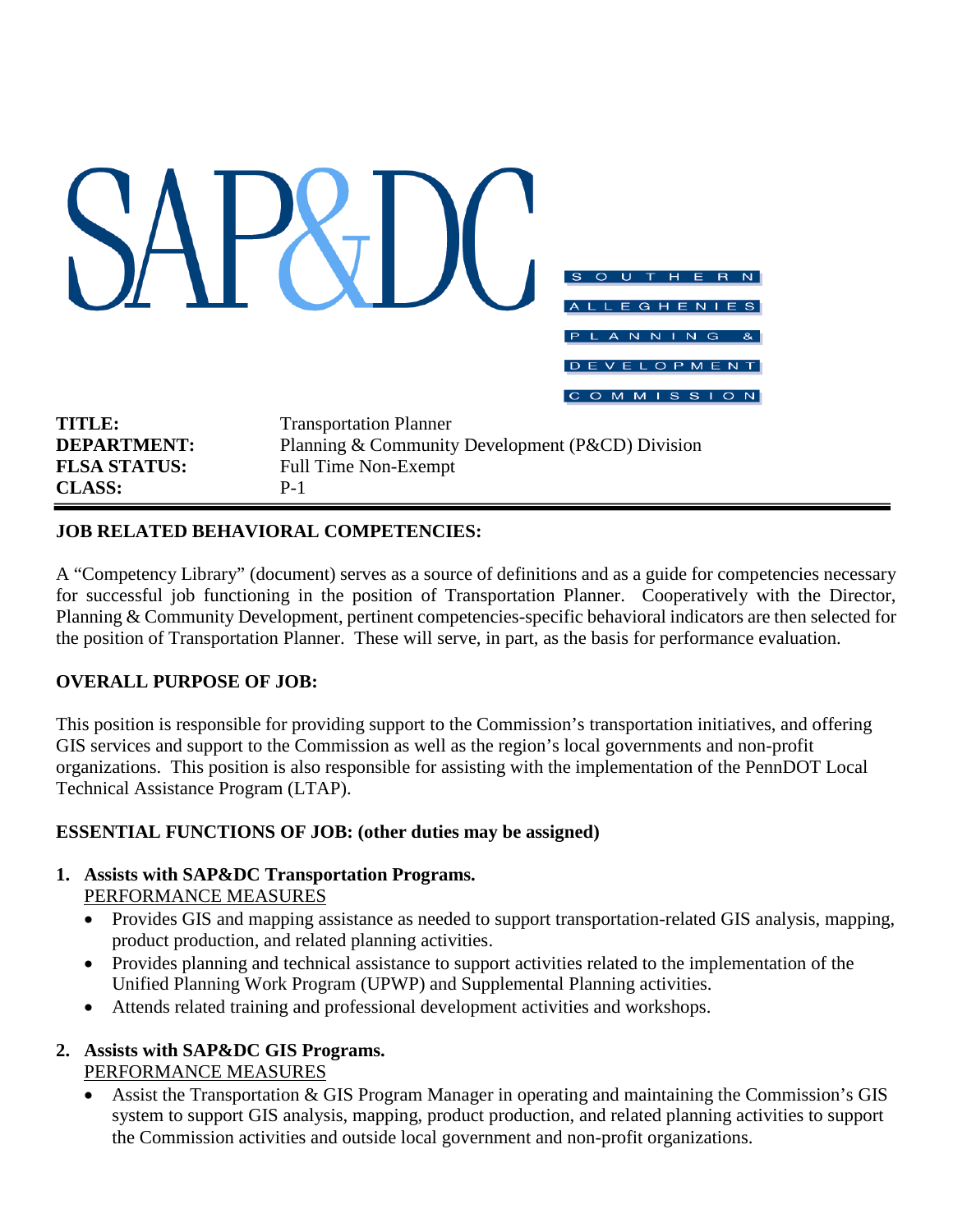- Create and maintain GIS datasets and manage geodatabases, and contribute content to SAP&DC's ArcGIS Online website as needed.
- Provides professional and technical GIS assistance to local governments and non-profits, including map creation, large format printing, and data requests.
- Ensures that all assistance is consistently and accurately logged in the GIS requests tracking database.
- Attends related training and professional development activities and workshops.
- **3. Coordinates the Local Technical Assistance Program (LTAP) as a Component of the Unified Planning Work Program Under Contract with PennDOT.**
	- Conducts outreach and marketing to include writing press releases and newsletter articles, placing strategic phone calls, and developing and distributing information to the regions local governments via e-mail and hardcopy.
	- Presents information at municipal events and meetings in an effort to promote the services offered through LTAP.
	- Coordinates with the Pennsylvania State Association of Township Supervisors (PSATS), PennDOT, and Blair and Cambria County Planning Commissions to schedule courses and reserve meeting facilities.
	- Conducts regular surveys of the region's municipalities to determine interest in course offerings and locations.
	- Ensures that proper course cancellation procedures are implemented in the event of inclement weather or low course registration.
	- Attends all scheduled training courses, technical assistance events, and other LTAP related meetings as requested.
	- Prepares and submits all required reports accurately and on time.

## **4. Assists with the implementation of the Linking Planning & NEPA Process.** PERFORMANCE MEASURES

- Assists in entering projects and corresponding information into PennDOT's Linking Planning & NEPA (LPN) system pertaining to Southern Alleghenies RPO's Transportation Improvement Program, Twelve Year Plan, and Long Range Transportation Plan.
- Consults with appropriate SAP&DC, PennDOT, and county staff, along with project sponsors to ensure project information is complete and accurate in the LPN system.

#### **5. Participates in Committee Activities.** PERFORMANCE MEASURES

- Participates in meetings and activities of the SAP&DC GIS Users Group (GUG).
- Ensures the timely and accurate completion of all GUG documentation including correspondence and agendas.
- Participates in all Rural Transportation Technical Committee (RTTC) and Rural Transportation Coordinating Committee (RTCC) meetings.

# **6. Meets Attendance Requirements.**

PERFORMANCE MEASURES

- Consistently reports to work as scheduled or uses appropriate call-in procedures for obtaining approval for time off.
- Consistently reports to work, meetings, and other business appointments on time and prepared.
- Achieves a healthy balance between work and personal life.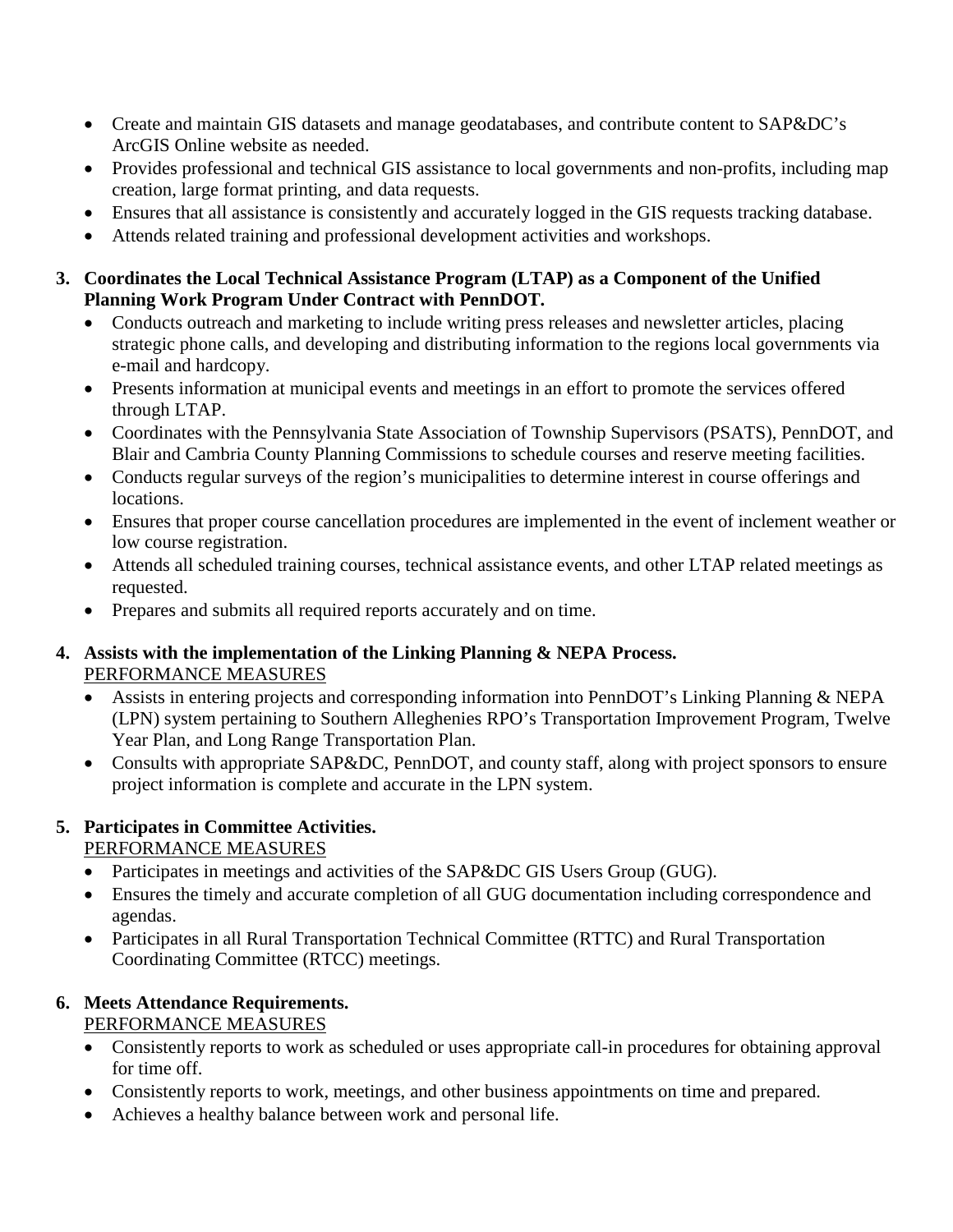### **OTHER DUTIES OF JOB:**

- 1. Represents the Commission at various functions as requested.
- 2. Presents information to the SAP&DC Board of Directors and other groups, as requested.
- 3. Participates in professional associations as required.

# **SUPERVISION RECEIVED:**

Supervision is typically received from the Transportation & GIS Program Manager.

# **SUPERVISION ADMINISTERED:**

This position does not require the supervision of staff.

# **MENTAL DEMANDS TYPICAL OF THIS POSITION:**

Ability to manage multiple projects/tasks, utilize creativity, ability to adapt to a constantly changing work environment, maintain a high level of record keeping. Routine paperwork, provide close attention to detail, ability to work under high pressure for results, meet frequent deadlines, and work closely with others.

# **PHYSICAL DEMANDS TYPICAL OF THIS POSITION:**

**Constantly Incurred (More than 75% of time on job)** Ability to sit, Repetitive finger movement

**Frequently Incurred (Between 25% - 75% of time on job)** Ability to stand, Ability to walk

**Occasionally Incurred (Less than 25% of time on job)** Ability to lift (light, maximum 50 lbs.)

# **WORKING CONDITIONS TYPICAL OF THIS POSITION:**

**Frequently Incurred (Between 25% - 75% of time on job)** Ability to participate in same day in-district and/or overnight out-of-town travel for meetings and conferences using a personal or rented vehicle.

# **Occasionally Incurred (Less than 75% of time on job)**

Ability to work overtime as necessary.

# **PERSONAL PROTECTIVE EQUIPMENT TYPICAL OF THIS POSITION:**

This position typically involves general office working conditions and occasionally involves visiting project sites that may require the use of personal protective equipment such as protective hearing and eyewear or a helmet.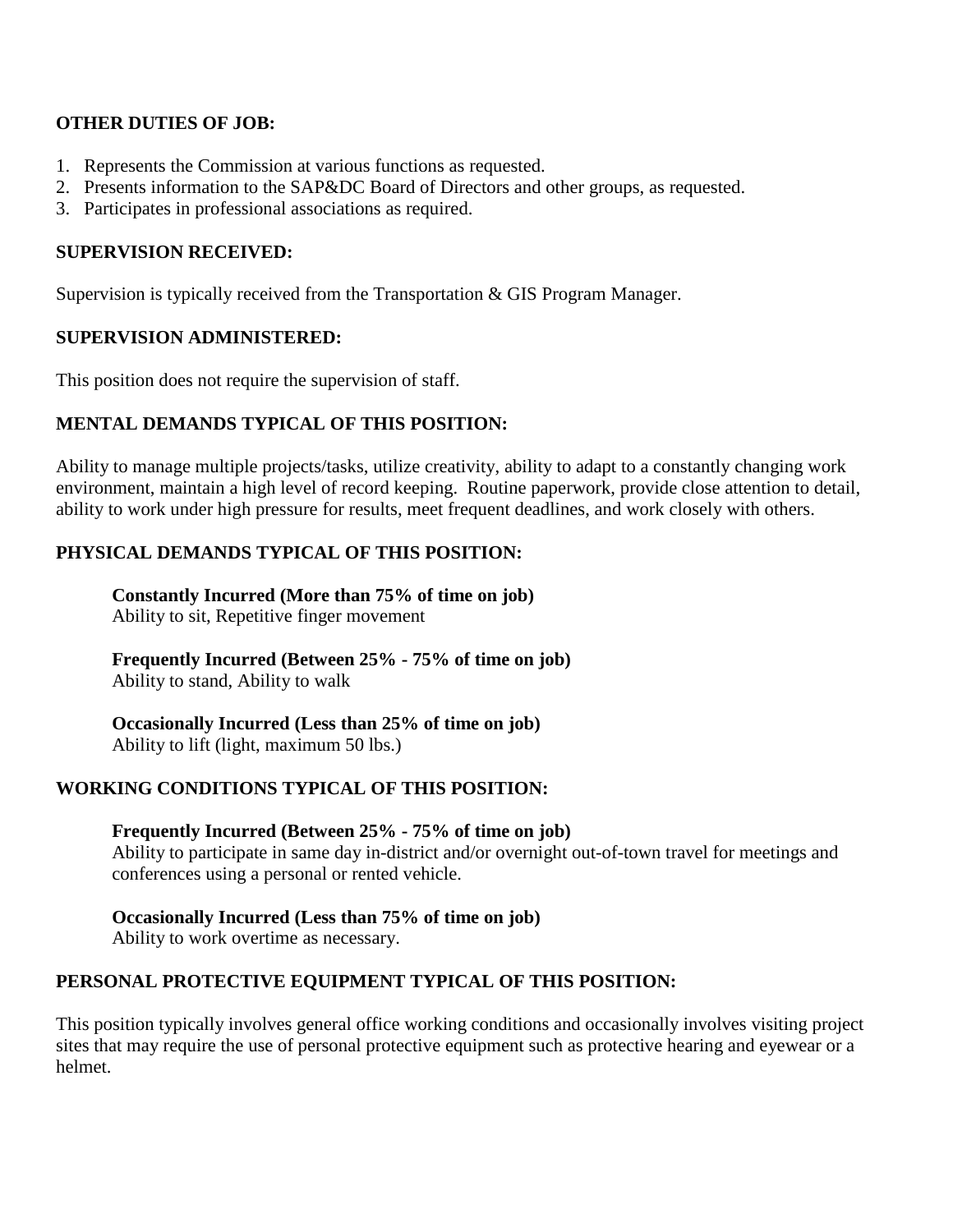### **QUALIFICATIONS:**

#### **Education**

Bachelor's Degree in planning, GIS, geography, public administration or related discipline. A focus in urban and regional planning and public administration is preferred as well as completion of a GIS Certificate Program.

#### **Experience/Training**

Minimum one year experience in transportation planning, GIS, or related discipline. Minimum one year experience working with ArcMap, including collecting, creating, and editing GIS information. Public involvement or local government experience preferred.

### **KNOWLEDGE, SKILLS, AND ABILITIES TYPICAL OF THIS POSITION:**

#### **Problem Solving Skills**

Troubleshoots or takes initiative to solve problems.

#### **Communication Skills**

Clearly and consistently verbally communicates priorities. Utilizes appropriate grammar, punctuation, and accuracy in written correspondence, manuals, or publications.

#### **Math Skills**

Performs accurate basic mathematical functions such as measurement, addition, subtraction, multiplication, and division.

#### **Computer Knowledge**

ESRI ArcGIS Software 10.x or higher Global Positioning Systems (GPS) Microsoft Office Products Internet/E-mail

#### **Other Characteristics**

Ability to exercise discretion and independent judgment in making decisions. Ability to draw upon education and training. Documentation and observation skills. Strong organizational skills. Ability to follow established confidentiality policy. Ability to follow established safety standards. Ability to use various office equipment, i.e., copier, fax, shredder, printer, etc. Ability to use a large format printer. Ability to communicate effectively in written and oral media. Strong attention to detail and accuracy. Ability to follow established standards and procedures.